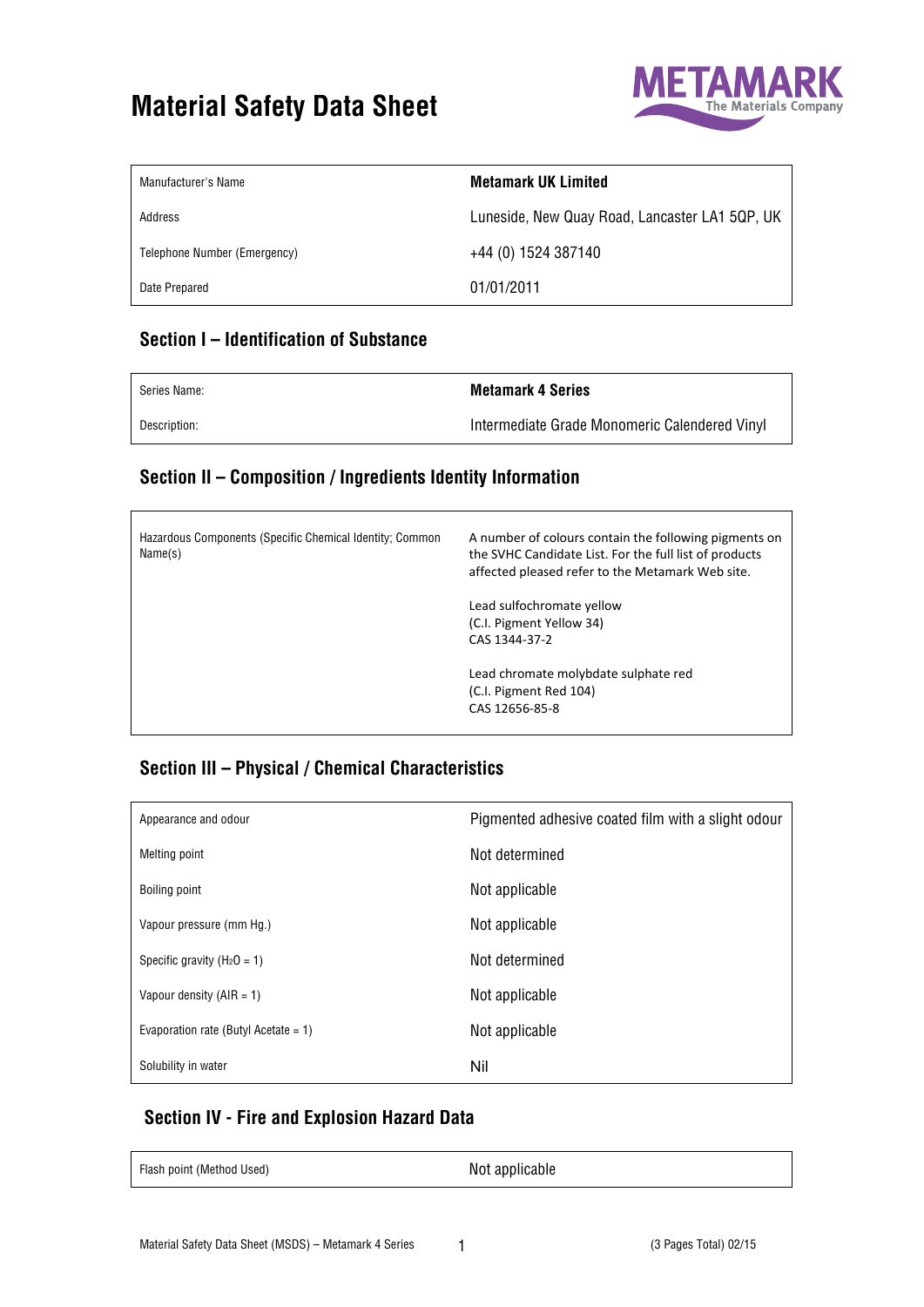

| Flammable limits                 | Not applicable                                                                        |
|----------------------------------|---------------------------------------------------------------------------------------|
| Extinguishing media              | Water spray, dry chemical, foam                                                       |
| Special fire fighting procedures | Wear full fire fighting equipment in accordance<br>with local / national regulations. |
| Hazardous decomposition          | Carbon Monoxide and Carbon Dioxide, Hydrogen<br>Chloride. Plastcisers and smoke.      |

### **Section V – Stability and Reactivity Data**

| Stability                              | <b>Stable</b>                                    |
|----------------------------------------|--------------------------------------------------|
| Materials to avoid                     | None known                                       |
| Incompatibility materials / conditions | Store out of direct sunlight                     |
| Hazardous decomposition or by-products | Stable. Hazardous polymerisation will not occur. |

## **Section VI - Health Hazard Data / Emergency – Symptoms of exposure**

| Eye contact is not expected to occur during normal<br>use of the product.                                                                                                                                                                                                                                                                                                                                                                  |
|--------------------------------------------------------------------------------------------------------------------------------------------------------------------------------------------------------------------------------------------------------------------------------------------------------------------------------------------------------------------------------------------------------------------------------------------|
| No adverse effects are expected from skin contact.                                                                                                                                                                                                                                                                                                                                                                                         |
| The odour associated with these films, which is<br>common with vinyl materials, is due to low level<br>residual odour from the manufacturing process.<br>The odour is strongest when a new box is opened<br>or if the films are used in a room without the<br>adequate ventilation. This odour has no adverse<br>health effects; however some people may initially<br>find the odour objectionable and may even feel<br>nauseated from it. |
| Ingestion is not a likely route of exposure to this<br>product.                                                                                                                                                                                                                                                                                                                                                                            |
|                                                                                                                                                                                                                                                                                                                                                                                                                                            |

### **Section VII - Health Hazard Data / Emergency and First Aid Measures**

| Eye Contact         | No need for first aid is anticipated                                                                                                                                                                              |
|---------------------|-------------------------------------------------------------------------------------------------------------------------------------------------------------------------------------------------------------------|
| <b>Skin Contact</b> | No need for first aid is anticipated.                                                                                                                                                                             |
| Inhalation          | No need for first aid is anticipated. If signs or<br>symptoms occur, remove person to fresh air. If not<br>breathing, give artificial respiration. If breathing is<br>difficult, get immediate medical attention. |
| Ingestion           | No need for first aid is anticipated.                                                                                                                                                                             |